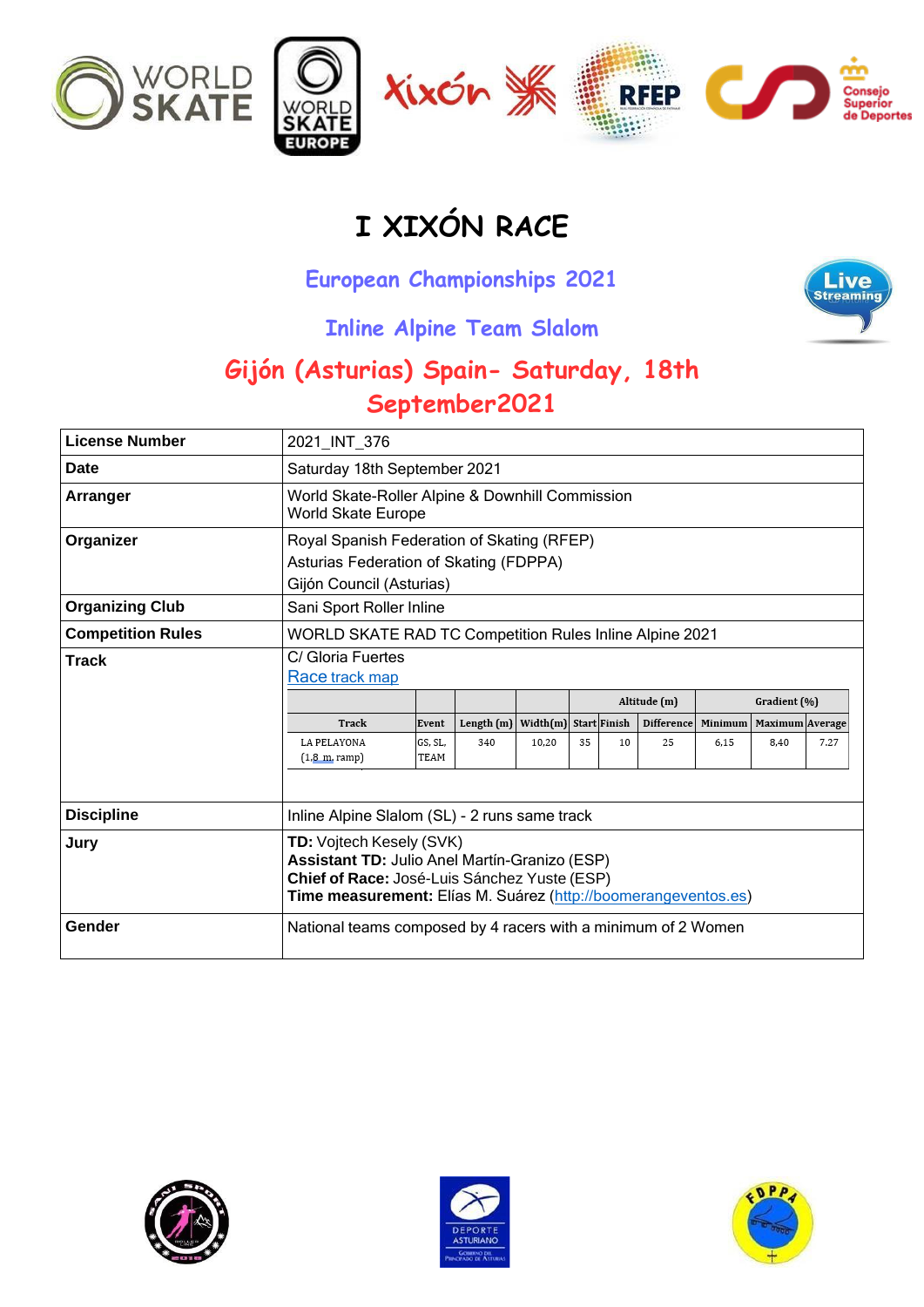





| <b>Bib Distribution</b>      | Saturday, 18th September 2021, after SL competition                                                                                                                                              |  |
|------------------------------|--------------------------------------------------------------------------------------------------------------------------------------------------------------------------------------------------|--|
| <b>Team Captains Meeting</b> | Saturday, 18th September 2021, at 09:30 am<br>C/ Gloria Fuertes                                                                                                                                  |  |
| <b>Schedule</b>              | Saturday, 18th September 2021 (30 minutes after finishing SL)                                                                                                                                    |  |
|                              | 1:00 pm: Team nominations<br>1:30 pm: 1st run<br>2:00 pm: 2nd run                                                                                                                                |  |
| <b>Protest</b>               | Within 15 minutes of a disqualification handwritten protest may be submitted.<br>Protest fee 50€.                                                                                                |  |
| <b>Award Ceremony</b>        | 30 minutes after the end of the race                                                                                                                                                             |  |
| Awards / prizes              | Trophies for first three teams                                                                                                                                                                   |  |
| <b>Registration</b>          | Through http://www.worldskate-rad.org/cgi-bin/worldskate races.cgi                                                                                                                               |  |
|                              | Deadline 15th September, at 24:00                                                                                                                                                                |  |
| <b>Entry fee</b>             | 60,00 € per team                                                                                                                                                                                 |  |
|                              | IBAN ES42 2048 0022 6434 0400 8169                                                                                                                                                               |  |
|                              | <b>BIC: CECAESMM048</b><br>Concept Campeonato de Europa                                                                                                                                          |  |
| <b>Accommodation</b>         | • Accomodation:                                                                                                                                                                                  |  |
|                              | · Hotel Príncipe de Asturias                                                                                                                                                                     |  |
|                              | • Camping Deva                                                                                                                                                                                   |  |
|                              | • Booking                                                                                                                                                                                        |  |
|                              | • Those interested in accomodation, please contact with José Manuel Arias:                                                                                                                       |  |
|                              | ariasmolinos@gmail.com +34 650 13 91 49                                                                                                                                                          |  |
| <b>Equipment</b>             | Compulsory equipment: skates with linear arranged 3-5 wheels, helmet, hand/wrist<br>protection (alternatively cushiones gloves), elbow protection, knee protection.                              |  |
|                              | Recommended equipment: Ski poles with hand protectors, chin protector,<br>upper body armor with vertebras protector, shorts with guard, shin guards, hips,<br>shoulders and buttocks protectors. |  |
|                              |                                                                                                                                                                                                  |  |